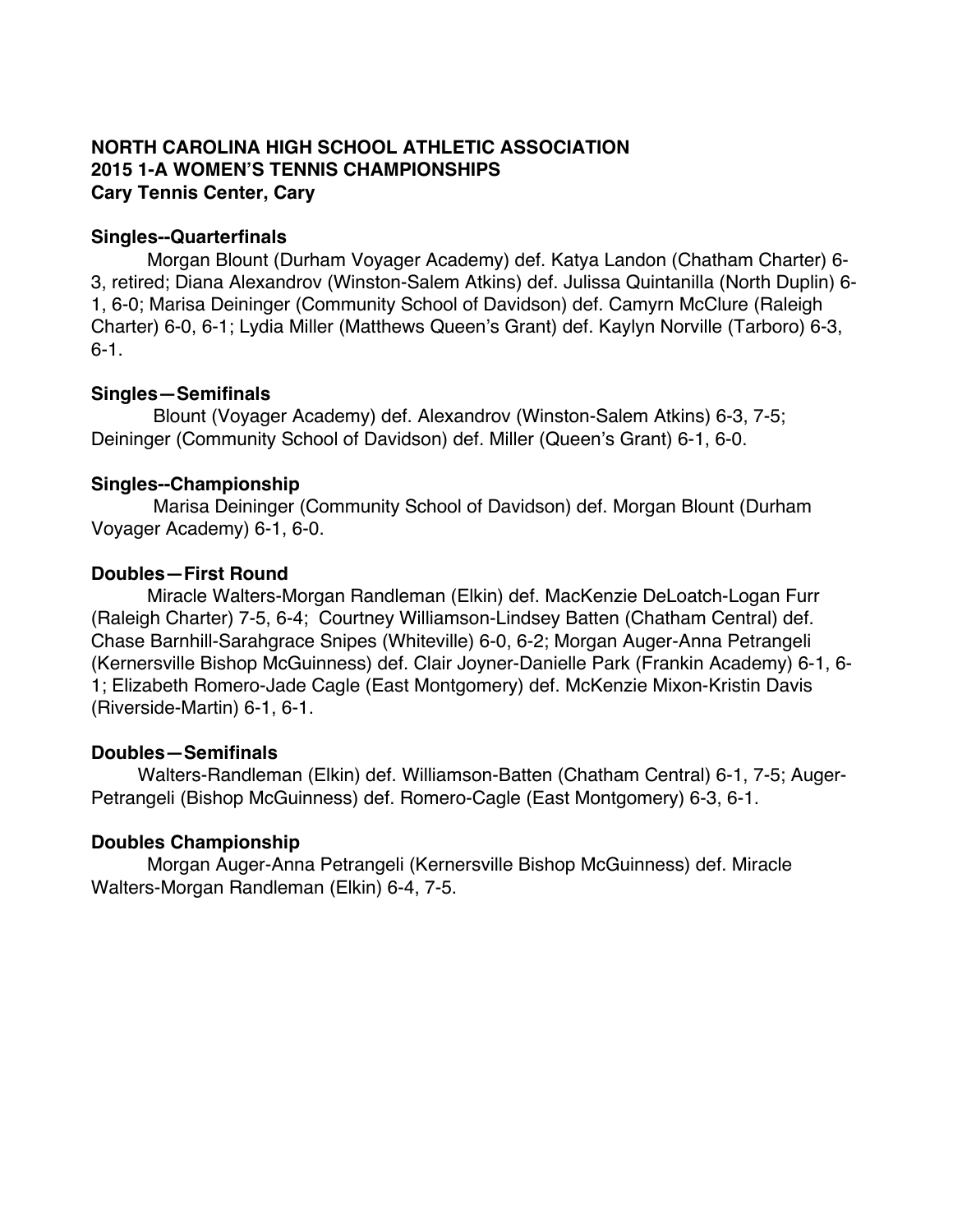## **NORTH CAROLINA HIGH SCHOOL ATHLETIC ASSOCIATION 2015 2-A WOMEN'S TENNIS CHAMPIONSHIPS Cary Tennis Center, Cary**

#### **Singles—First Round**

Peyton Beaman (Greene Central) def. Jessika Barber (Wilkes Central) 6-3, 6-1; Lauren Bush (Lake Norman Charter) def. Rachel Watlington (Yanceyville Bartlett Yancey) 6-3, 6-1; Maria Capito (Salisbury) def. Maddie Brannan (Dixon) 6-3, 6-0; Lauren Loveless (Lake Norman Charter) def. Hannah Watlington (Yanceyville Bartlett Yancey) 6-4, 6-2; Rachel Rice (Durham School of the Arts) def. Annabelle Webb (Hendersonville) 6-0, 6-1; Caroline Cowan (Kill Devil Hills First Flight) def. Julia Honeycutt (Salisbury) 6-2, 6-1; Zoe Huffman (Maiden) def. Emily Easthorn (Carrboro) 6-0, 6-0; Sarah Dover (Currituck) def. Kaley Williford (Monroe Central Academy) 7-5, 6-3.

#### **Singles—Quarterfinals**

Bush (Lake Norman Charter) def. Beaman (Greene Central) 6-4, 7-6(4); Loveless (Lake Norman Charter) def. Capito (Salisbury) 6-3, 6-4; Rice (Durham School of Arts) def.. Cowan (First Flight) 6-2, 6-1; Huffman (Maiden) def. Dover (Currituck) 6-1, 6-0.

#### **Singles—Semifinals**

Bush (Lake Norman Charter) def. Loveless (Lake Norman Charter) 6-2, 6-2; Huffman (Maiden) def. Rice (Durham School of the Arts) 6-0, 6-2.

## **Singles—Championship**

Zoe Huffman (Maiden) def. Lauren Bush (Lake Norman Charter) 6-0, 6-4.

#### **Doubles—First Round**

Kate Whichard-Ellie Rinehart (Edenton Holmes) def. Sommer Chilton-Mallory Wilmoth (Surry Central) 6-7 (3), 6-3, 7-5; Zoe Panizza-Emily Chrisman (Lake Norman Charter) def. Jennifer Zou-Katherine Li (Durham N.C. School of Science and Math) 6-2, 6-4; Kayla Honeycutt-Kathyrn Rusher (Salisbury) def. Danielle Duckwall-Nechelle Everette (Washington) 6-0, 6-0; Abby Rader-Emine Arcasoy (Carrboro) def. Kylee Leonhardt-Heather Truesdale (West Lincoln) 4-6, 6-3, 6-2; Sarah Yuan-Annie Xie (Durham N.C. School of Science and Math) def. Abbey Parsons-Annie Bean (West Caldwell) 6-0, 6-0; Maggie Lancaster-Emerson Hayes (Lexington) def. Rachel Jones-Sidney Swindell (North Lenoir) 6-7 (4), 7-5, 6-1; Olivia Archer-Hannah Archer (Lake Norman Charter) def. Sarah Morse-Marshall Phillips (Siler City Jordan-Matthews) 6-1, 6-0; Haley Beamon-Grace Sullivan (Wilson Beddingfield) def. Sydney Gray-Jessie-Lynn Ward (Mount Pleasant) 6-3, 4-6, 6-1.

## **Doubles—Quarterfinals**

Panizza-Chrisman (Lake Norman Charter) def. Whichard-Rinehart (Holmes) 6-4, 7-5; Honeycutt-Rucker (Salisbury) def. Rader-Arcasoy (Carrboro) 6-2, 6-0; Yuan-Xie (NCSS) def. Lancaster-Hayes (Lexington) 6-1, 6-3; Archer-Archer (Lake Norman Charter) def. Beamon-Sullivan (Beddingfield) 6-0, 6-0.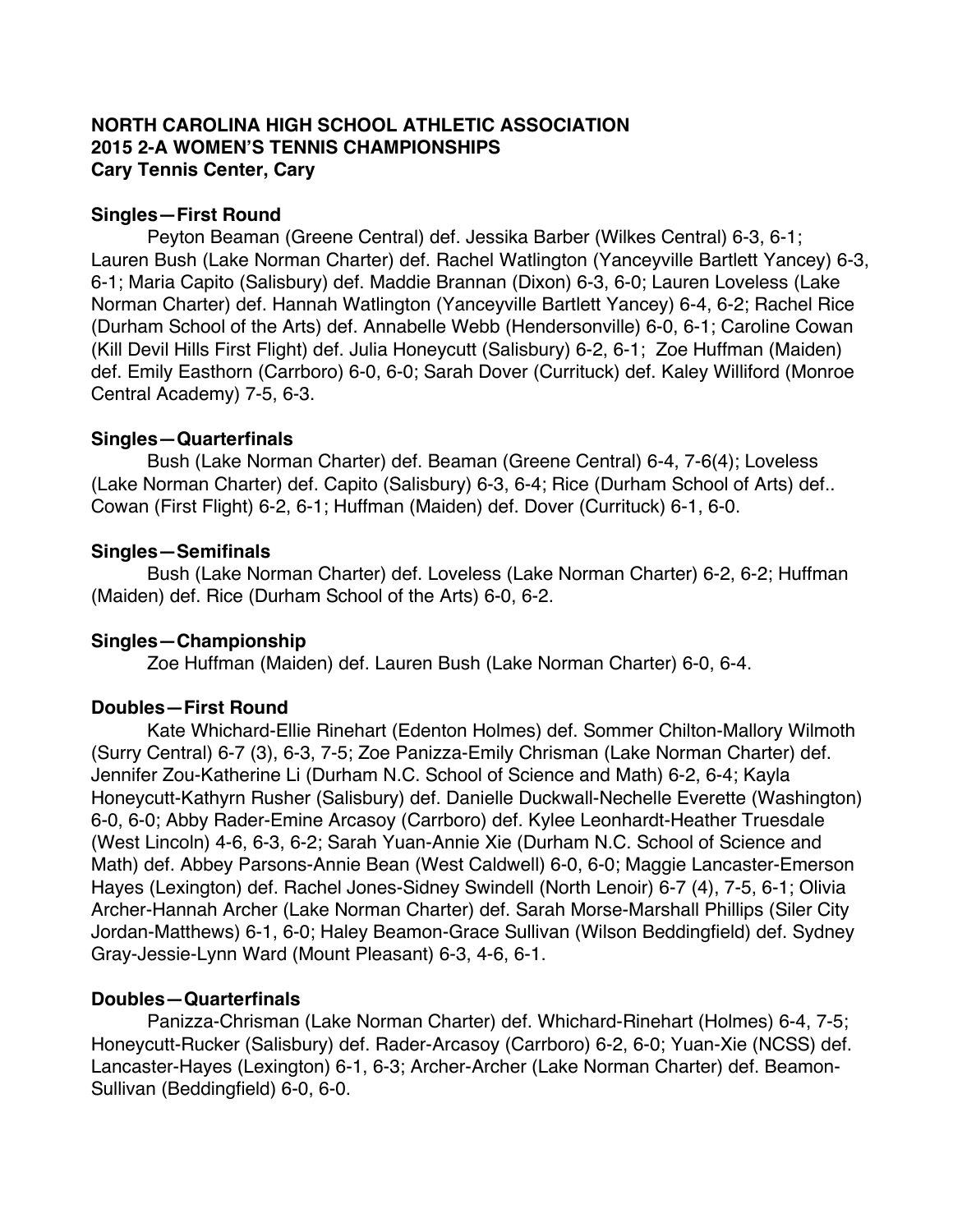# **Doubles—Semifinals**

Honeycutt- Rusher (Salisbury) def. Panizza-Chrisman (Lake Norman Charter) 6-1, 6-1; O.Archer-H. Archer (Lake Norman Charter) def. Yuan-Xie (NCSSM) 6-1, 6-0.

# **Doubles—Championship**

Olivia Archer-Hannah Archer (Lake Norman Charter) def. Kayla Honeycutt-Kathyrn Rusher (Salisbury) 6-0, 6-0.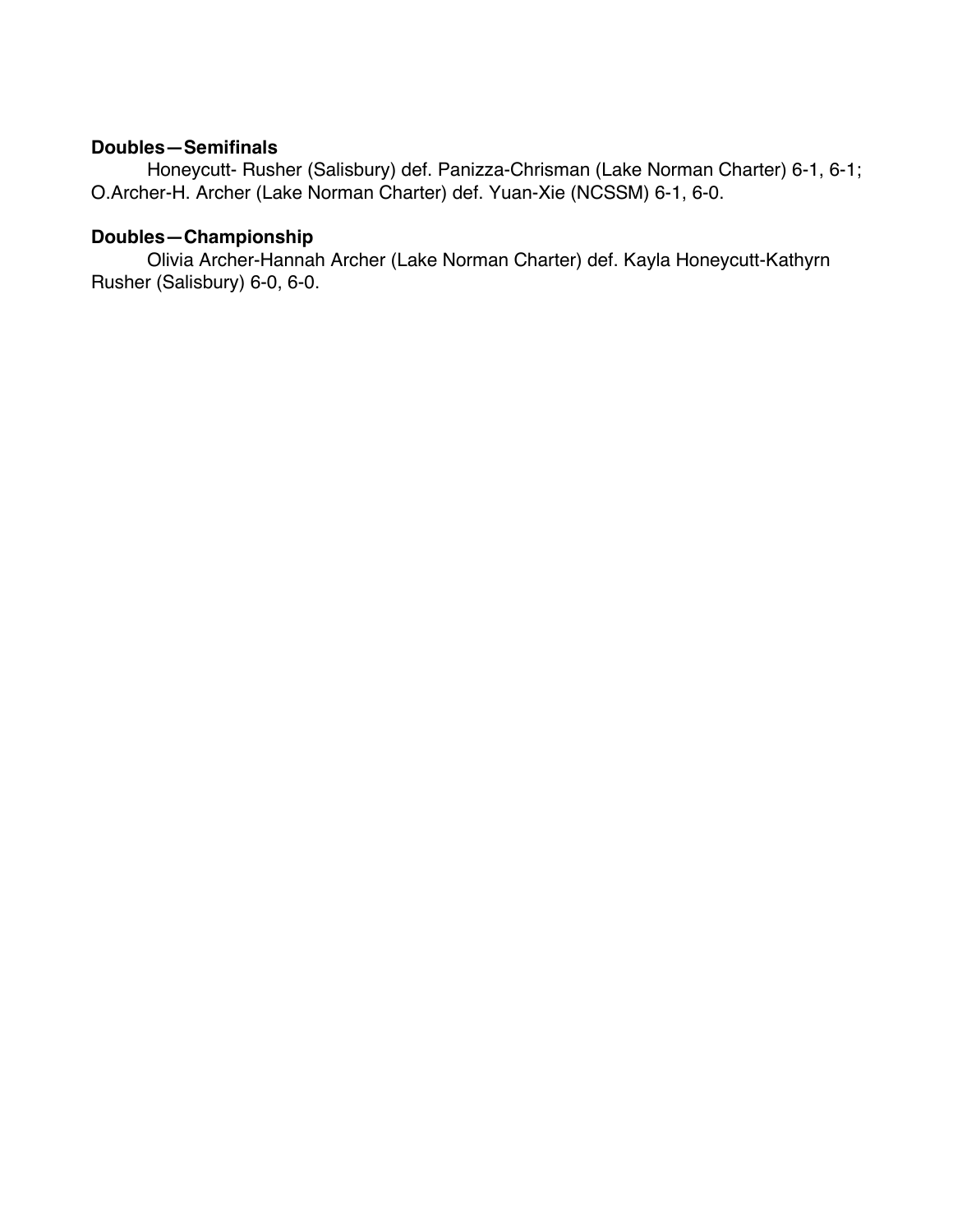## **NORTH CAROLINA HIGH SCHOOL ATHLETIC ASSOCIATION 2015 3-A WOMEN'S TENNIS CHAMPIONSHIPS Burlington Tennis Center, Burlington**

## **Singles—First Round**

Elizabeth Sutton (Eastern Wayne) def. Emily Figman (Weddington) 6-0, 6-0; Savannah Smith (West Henderson) def. Julianne Hall (Cameron Union Pines) 6-1, 6-2; Sarah Jiang (Concord Cox Mill) def. Megan Dyer (Corinth Holders) 6-0, 6-0; Natalie Lutz (Kings Mountain) def. Tanya Slehria (Fayetteville Terry Sanford) 6-3, 6-2; Lauren Scism (Shelby Crest) def. Carter Jeurgens (Northern Guilford) 3-6, 6-2, 6-3; Payton Holt (West Rowan) def. Caroline Harris (Hampstead Topsail) 2-6, 6-1, 6-2; Adrienne Haynes (Asheville) def. Megan Smith (Cameron Union Pines) 6-0, 6-0; Rachel Zubrinsky (Waxhaw Marvin Ridge) def. Carmen Jordan (Hampstead Topsail) 7-6 (1), 7-6 (4).

## **Singles—Quarterfinals**

Smith (West Henderson) def. Sutton (Eastern Wayne) 6-2, 6-1; Jiang (Cox Mill) def. Lutz (Kings Mountain) 6-0, 6-0; Scism (Crest) def. Holt (West Rowan) 6-3, 6-1; Haynes (Asheville) def. Zubrinsky (Marvin Ridge) 6-0, 6-1.

#### **Singles—Semifinals**

 Jiang (Concord Cox Mill) def. Smith (West Henderson) 6-0, 6-1; Haynes (Asheville) def. Scism (Shelby Crest) 6-0, 6-0.

## **Singles—Championship**

Adrienne Haynes (Asheville) def. Sarah Jiang (Cox Mill) 6-2, 6-4.

## **Doubles—First Round**

Brenna Bryant-Chandler Brice (Rocky Mount) def. Ashley Robinson-Andrea Brenk (Concord) 6-2, 6-1; Gabby Kmiec-Carolina Coch (Chapel Hill) def, Hannah Farmer-Shruti Patel (Enka) 6-4, 6-0; Sarah Merrill-Jillian Paris (Weddington) def. Sabrina Johnson-Casey Belom (Pikeville Charles B. Aycock) 6-1, 6-0; Huda McGraw-Sophia McGraw (Fayetteville Terry Sanford) def. Kendall Gilliam-Mary Elaine Bridges (West Henderson) 6-0, 6-0; Mary Beth Jackson-Hailee Haymore (Cameron Union Pines) def. Ellie Hunt-Jenny Kerley (Hickory St. Stephens) 6-1, 6-0; Taylor Freeman-Sarah Richardson (Thomasville Ledford) def. Liz Short-Kate Hanson (Wilson Fike) 6-1, 6-3; Kristie Kim-Mary Hamrick (Asheville) def. Ellen Yu-Joy Stouffer (Chapel Hill) 6-2, 4-6, 6-4; Eliza Fike-Mary Blair Thompson (Rocky Mount) def. Ryleigh Burns-Hannah Scott (Waxhaw Marvin Ridge) 6-4, 4-6, 6-3.

## **Doubles—Quarterfinals**

Bryant-Brice (Rocky Mount) def. Kmiec-Coch (Chapel Hill) 7-6(2), 2-6, 6-0; H. McGraw-S. McGraw (Terry Sanford) def. Merrill-Paris (Weddington) 3-6, 7-6 (3), 7-6 (4);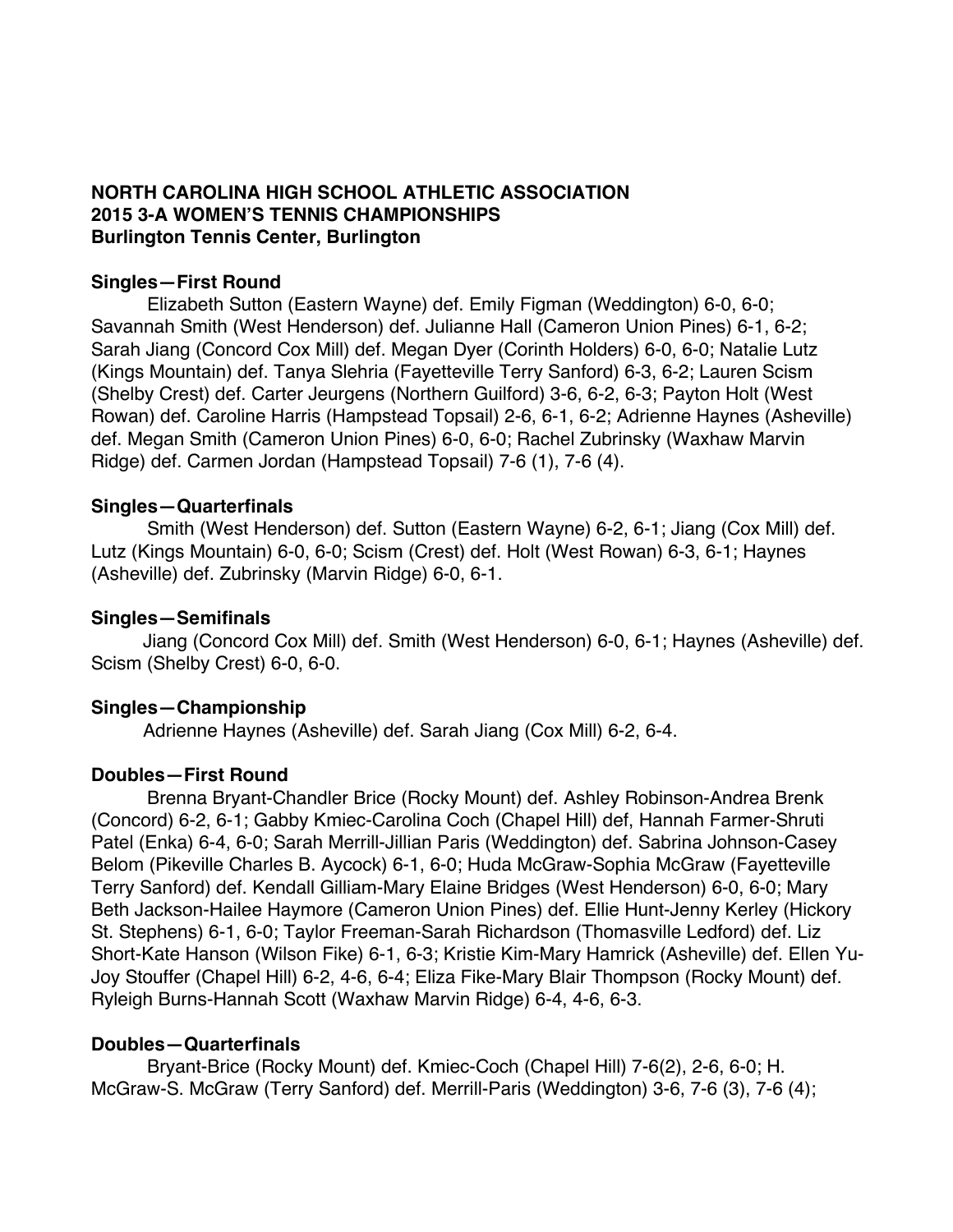Jackson-Haymore (Union Pines) def. Freeman-Richardson (Ledford) 6-1, 6-2; Kim-Hamrick (Asheville) def. Fike-Thompson (Rocky Mount) 6-2, 6-3.

# **Doubles—Semifinals**

 H. McGraw-S. McGraw (Fayetteville Terry Sanford) def. Bryant-Brice (Rocky Mount) 6-2, 6-1; Jackson-Haymore (Cameron Union Pines) def. Kim-Hamrick (Asheville) 6-2, 6-1.

# **Doubles--Championship**

 Mary Beth Jackson-Hailee Haymore (Union Pines) def. H. McGraw-S. McGraw (Terry Sanford) 7-5, 7-5.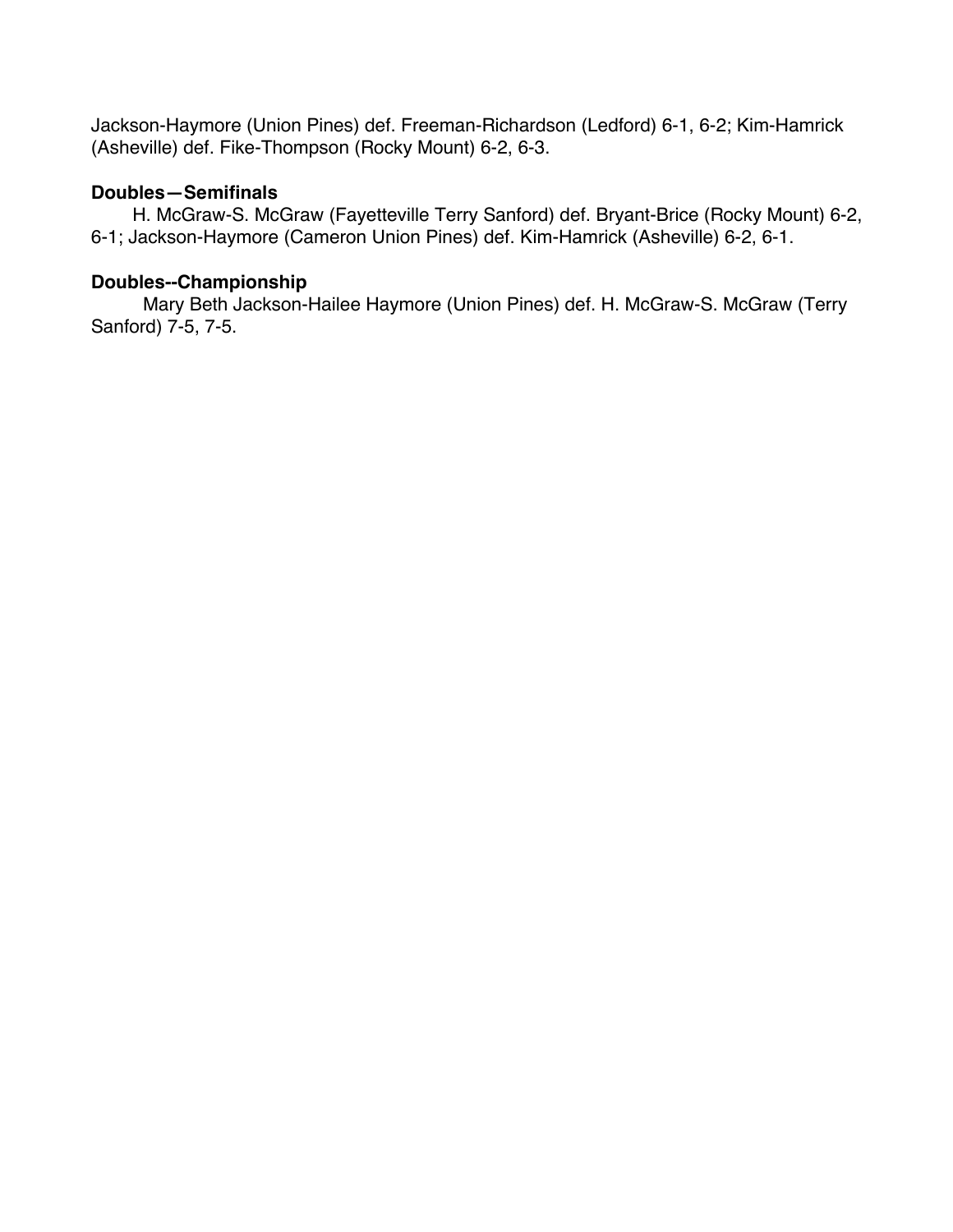# **NORTH CAROLINA HIGH SCHOOL ATHLETIC ASSOCIATION 2015 4-A WOMEN'S TENNIS CHAMPIONSHIPS Millbrook Exchange Park, Raleigh**

## **Singles-First Round**

Sophie Bishoff (Durham Riverside) def. Francis Reed (Greenville Rose) 2-6, 7-5, 7-6 (8-6); Maddie Weber (Charlotte Myers Park) def. Orla Labiche (Cary Panther Creek) 6-1, 6-3; Laura Becker (Davie County) def. Molly Holton (New Bern) 6-0, 6-0; Amanda Cyr (Cary Panther Creek) def. Hailey Simon (Charlotte Ardrey Kell) 6-0, 6-1; Susanne Boyden (Raleigh Wakefield), bye; Ellis Brown (Greensboro Page) def. Emma Landry (Southern Pines Pinecrest) 6-1, 6-1; Lauren Gish (Lake Norman) def. Karena Zhang (Cary Green Hope) 3-6, 6-4, 7-6 (7-3); Savannah Bright (East Chapel Hill) def, Kara Ferner (Wilmington Hoggard) 6-0, 6-1.

#### **Singles—Quarterfinals**

Weber (Myers Park) def. Bishoff (Riverside) 6-0, 2-6, 6-0; Cyr (Panther Creek) def. Becker (Davie) 6-1, 6-1; Boyden (Wakefield) def. Brown (Page) 6-0, 6-1; Gish (Lake Norman) def. Bright (East Chapel Hill) 6-1, 6-0.

#### **Singles—Semifinals**

Cyr (Cary Panther Creek) def. Weber (Charlotte Myers Park) 6-2, 6-1; Boyden (Raleigh Wakefield) def. Gish (Lake Norman) 6-2, 6-1.

## **Singles—Championship**

Susanne Boyden (Wakefield) def. Amanda Cyr (Panther Creek) 6-3, 6-0.

## **Doubles—First Round**

Jasmine Fuchs-Haley Wofford (Charlotte Myers Park) def. Erin Nesselroade-Anna Porcelli (Wilmington Laney) 6-4, 6-0; Sibel Tanik-Sofia Anthony (Raleigh Sanderson) def. Katie Soden-Gaby Soden (Charlotte Myers Park) 6-4, 6-1; Lizzie Galush-Jenna Knors (Raleigh Cardinal Gibbons) def. Emily Hodges-Paige Sumner (Southern Pines Pinecrest) 6-0, 6-0; Megan Leonard-Rachel Marthinsen (Charlotte Catholic) def. Dylan Cannon-Anna Scott Holshouser (Raleigh Sanderson) 6-3, 7-5; Sammi Smith-Jordan Strickland (Cary Panther Creek) def. Abby Scheper-Sullivan Higson (Charlotte Providence) 6-1, 6-0; Hannah Ansari-Carolyn Ansari (Greensboro Page) def. Claudia Ray-Chappy Ray (Southern Pines Pinecrest) 7-5, 6-1; Aishani Tingare-Melody Zhang (Cary Panther Creek) def. Catie Nelson-Lizzie Fiepke (Charlotte Catholic) 7-5, 6-2; Caroline Igo-Summer Jacobs (Raleigh Cardinal Gibbons) def. Suzie Schoolfield-Kendall Hanks (Wilmington Laney) 6-4, 6-0.

## **Doubles—Quarterfinals**

 Tanik-Anthony (Sanderson) def. Fuchs-Wofford (Northwest Guilford) 6-2, 6-0; Galush-Knors (Cardinal Gibbons) def. Leonard-Marthinsen (Charlotte Catholic) 6-1, 6-4; Smith-